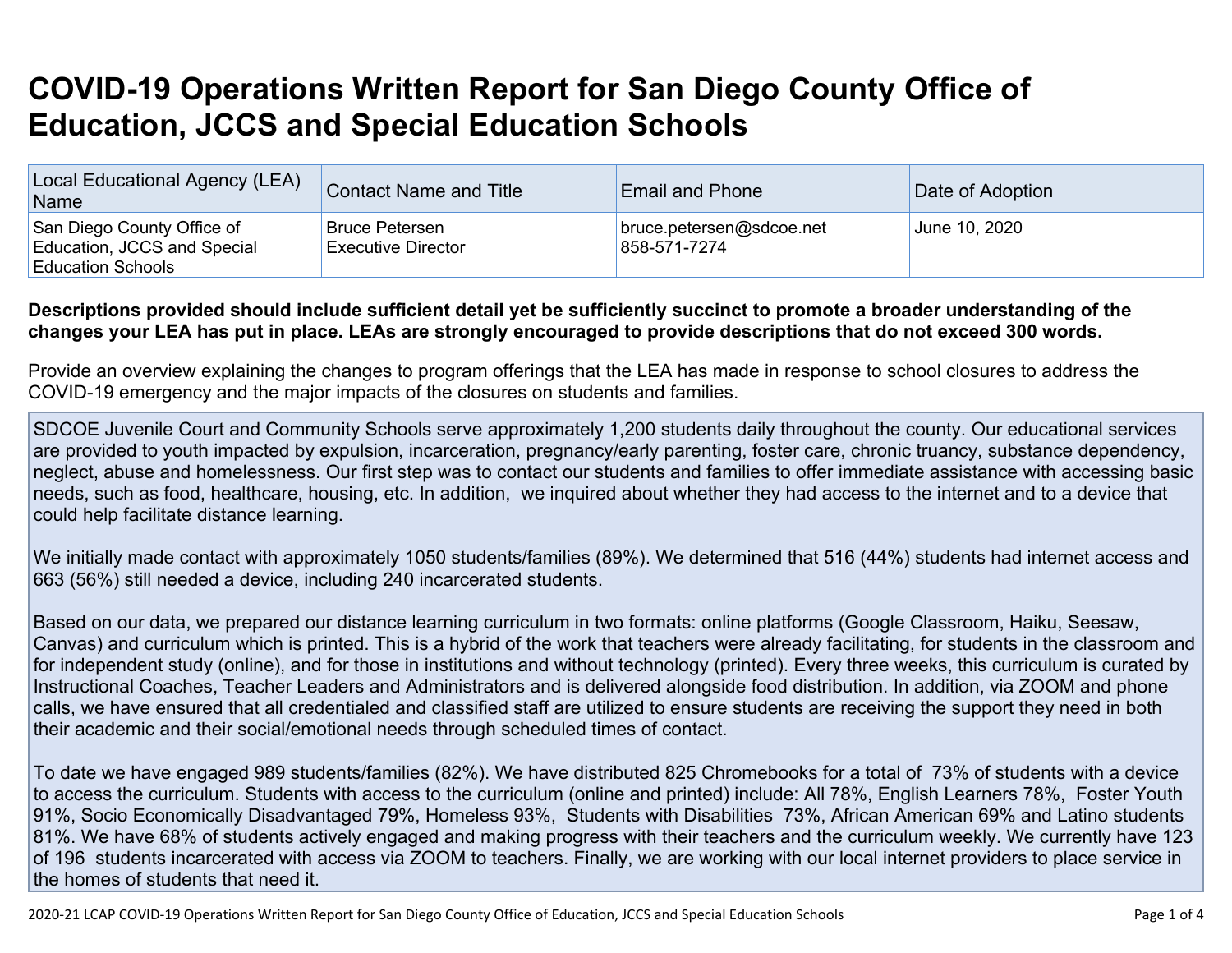Provide a description of how the LEA is meeting the needs of its English learners, foster youth and low-income students.

SDCOE has an enrollment of unduplicated pupils in excess of 89% who qualify as low income. Per our needs' assessment and stakeholder feedback, there is a continued need for improving our English language arts (ELA) and mathematics performance. While all of our students are in need of great assistance, we noticed that our foster youth and our English learners (ELA 117.8 and math 181.5 points below standard) have a significant need for improvement. In addition, in mathematics, our students who are low income had the most significant need (178.3 points from standard) for improvement. In order to address this condition, we have increased our support for professional learning, personnel, and curriculum development to target efforts at improving our outcomes for all unduplicated students. In addition, to further support our distance learning, we are having specific professional learning, and materials to support ELs. To this end, 54% of both students who are ELs and low-income respectively have internet access; in addition, 42% ELs and 46% SED have computers to use in order to access the online piece of our distant learning program.

Our data tell us that our foster youth need greater assistance in the areas of behavioral and academic interventions and support. In addition, their suspension rates are greater than all of the others in the district (26.6%). Finally, their need to feel connected and belong to an environment is often hindered, as indicated by the results of the School Safety Survey (53% felt safe at school). This information leads us to direct support for our foster youth both in dedicated instructional and support staff, in wrap-around services such as mental, social and emotional supportive services, and ensuring there is a plan for transition for each student as they progress through our system. Eighty-one percent of our Foster youth have internet access and 75% have access to computers.

Provide a description of the steps that have been taken by the LEA to continue delivering high-quality distance learning opportunities.

Our LCAP Goals drive our commitment to high-quality instruction and distance learning opportunities for our students and families. Goal 1: Ensure excellence in teaching and learning so each student is prepared to succeed in college and career.

Goal 2: Cultivate stakeholder engagement to support excellence in each student's success.

Goal 3: Multi-Tiered System of Support: Develop and successfully implement a positive school culture for each student's success academically and behaviorally.

Goal 4: Support for all Students: Support the integration and transition of students who are at-promise, expelled, English learners, incarcerated, and foster youth to be prepared to succeed in college and career.

We provide both the personnel to reach our students and the support they need to adjust to this online environment. In addition, our professional development plan includes the training of teachers and staff members to effectively utilize online tools and help create the printed curriculum that is available for those without technology.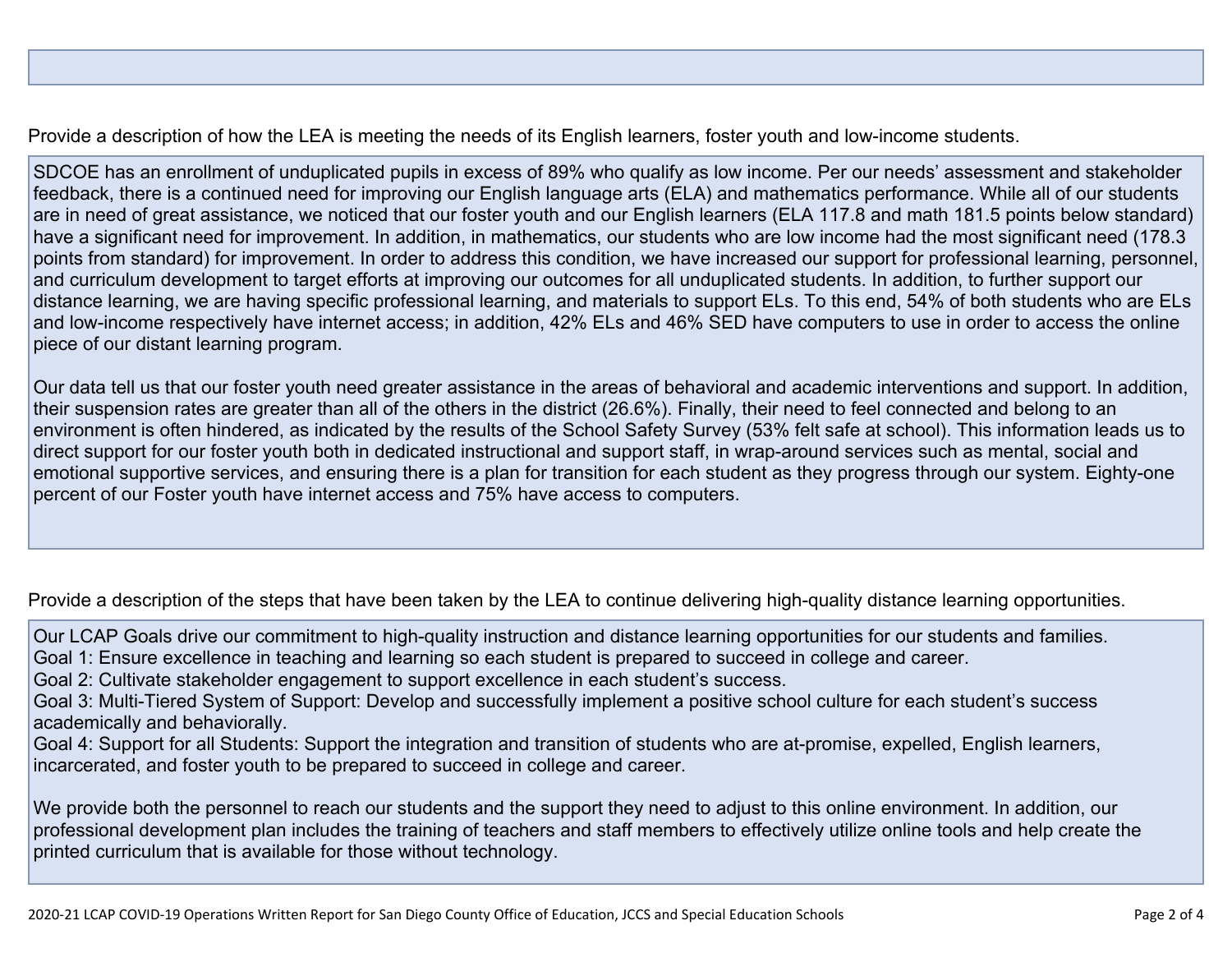We know the welfare of our students is paramount, therefore our curriculum includes Social Emotional Learning strategies to cope with the changing world our students and families are experiencing. The ELA/ELD curriculum includes strategies as well as content to ensure the needs of our English learners are being met through Integrated and Designated ELD. Our history courses are based on the framework in World/US history, economics and government. The mathematics curriculum is in the middle of a pilot year so there are those continuing with the piloted materials as well as the created curriculum covering a review of standards to be mastered this school year in Integrated Math I, II, and III. Finally, the science curriculum is in the process of being vetted for pilot as well. Students are currently receiving National Generation Science Standards driven biology and earth science themed coursework. Finally, we have been able to continue to provide CTE offerings and VAPA opportunities via online platforms as well.

Provide a description of the steps that have been taken by the LEA to provide school meals while maintaining social distancing practices.

While maintaining all social distance orders and ensuring staff wear proper masks and gloves, we have been supplying food for our JCCS sites since the closures. Our first two weeks were staffed by JCCS food service professionals at four regional locations. Due to lack of participation from JCCS students, families, and public in general, as well as food waste, we determined that food distribution in the form of meals families can make would better serve the JCCS regional communities. With the recommendation of our teachers, and assistance from our superintendent, our food services supervisor devised a schedule that would bring much needed food to our communities in a more comprehensive and consistent manner.

The realization of more need and more availability of food also required that we become more intentional and organized about regional distribution. With safety and efficiency in consideration, this meant that we worked with our SDCOE staff and created a schedule of days for delivery to coincide with Chrome book, school supplies, and curriculum distribution. In addition, staff was tasked with identifying our most vulnerable families in need by calling families directly and listing those who responded to our auto dialed phone calls. After speaking with families, we realized barriers existed to food access. Some would be able to pick up, and some would need the food to be delivered due to transportation issues, the weight of the boxes, and consideration for essential work schedules.

Today, our food distribution has grown to almost 700 emergency food boxes being delivered on alternating weekly schedules using two nonprofits; The San Diego Food Bank and Feeding San Diego. Allocated food is organized and distributed by the site administrator and staff, including teachers, who volunteer weekly in addition to the food service personnel. Our regional distribution sites are:

Metro: Lindsay, CTEC and 37ECB ~ Mondays South: SCREC ~Tuesdays East: ECREC and La Mesa ~ Wednesdays North: Escondido and Fallbrook IS (at library) ~Thursdays North: Innovations and NCREC  $\sim$  Fridays